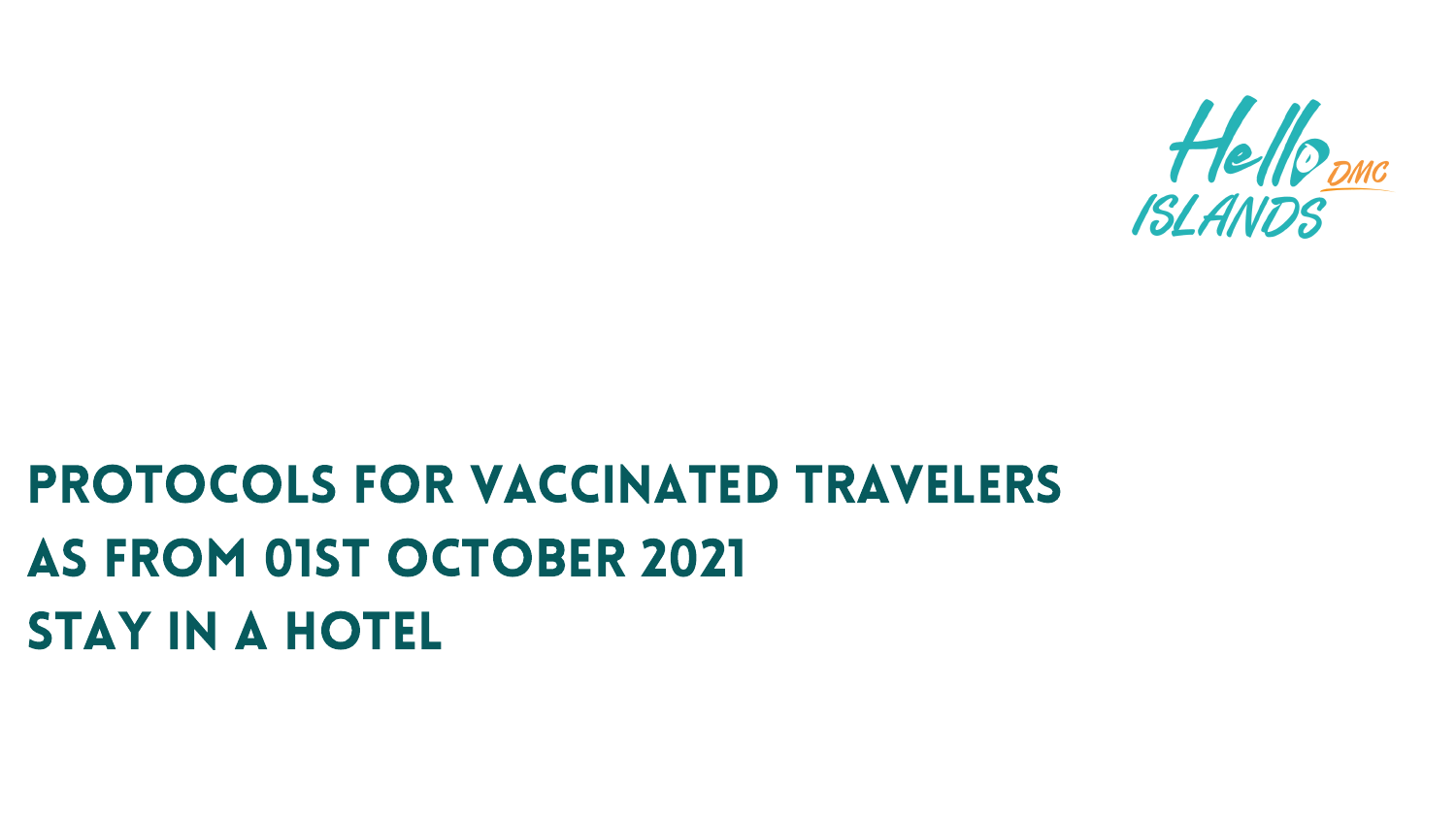- Plan your holiday, staying in one of the island' s hotels
- Ensure you are fully vaccinated (unvaccinated guests must book a quarantine stay)
- Take a PCR test within 72 hours prior to your last point of embarkation. PCR tests are applicable for children and infants too.
- Book COVID-19 insurance health cover





### PRE-DEPARTURE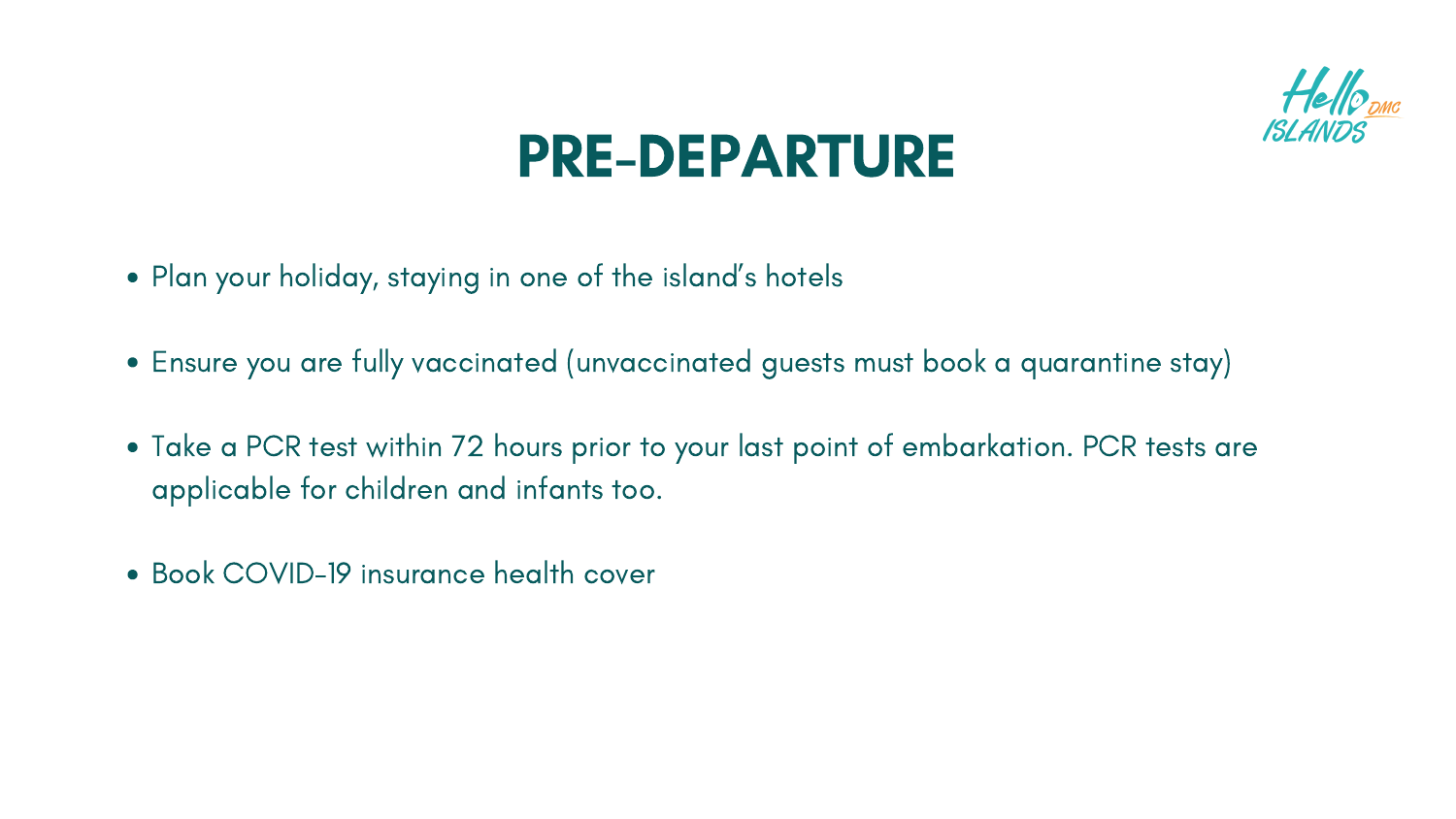### Mandatory documents required at check-in:

# MANDATORY DOCUMENTS TO TRAVEL

- Certified COVID-19 safe hotel booking
- Negative PCR test result obtained 72 hours before departure from the final point of embarkation
- Proof you have been fully vaccinated or official documentation proving that you have already had COVID-19 and have had a jab 14 days prior to travel
	- Fill out the health forms before or during your flight to Mauritius. These include the <u>[passenger](https://mauritiusnow.com/wp-content/uploads/2021/09/Public-Health-Passenger-Locator-Form.pdf) locator form</u> and the health [self-declaration](https://mauritiusnow.com/wp-content/uploads/2021/09/Public-Health-Covid-19-Passenger-Self-Declaration-form-003.pdf) form. You will need to hand these completed forms to immigration and health officials on arrival at Mauritius airport
	- Passengers travelling through hubs or making a stopover must take into consideration the COVID-19 protocols in the respective countries



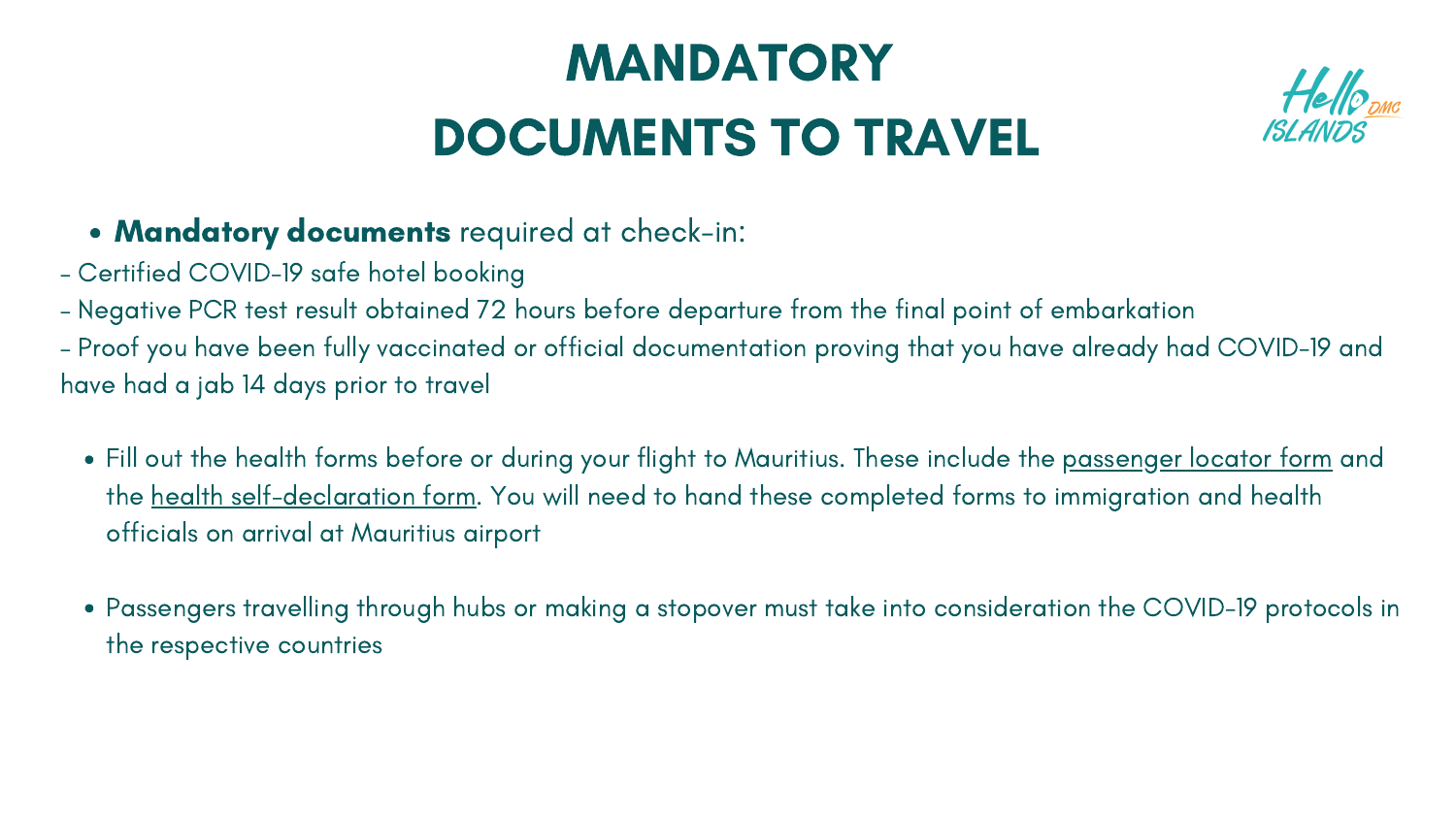- You will have a temperature check on arrival via thermal camera
- Wearing a face mask and sanitising hands regularly is mandatory
- If you are staying in a hotel there will be no PCR testing at the airport. Antigen tests will be carried out at the hotel on arrival (day 0) and on day 5.
- The cost of the tests are already included in the stay
- After baggage collection, you can be taken to your hotel by Hello Islands DMC at our counter. Face masks must be worn in the vehicle.





# ARRIVAL & TRANSFER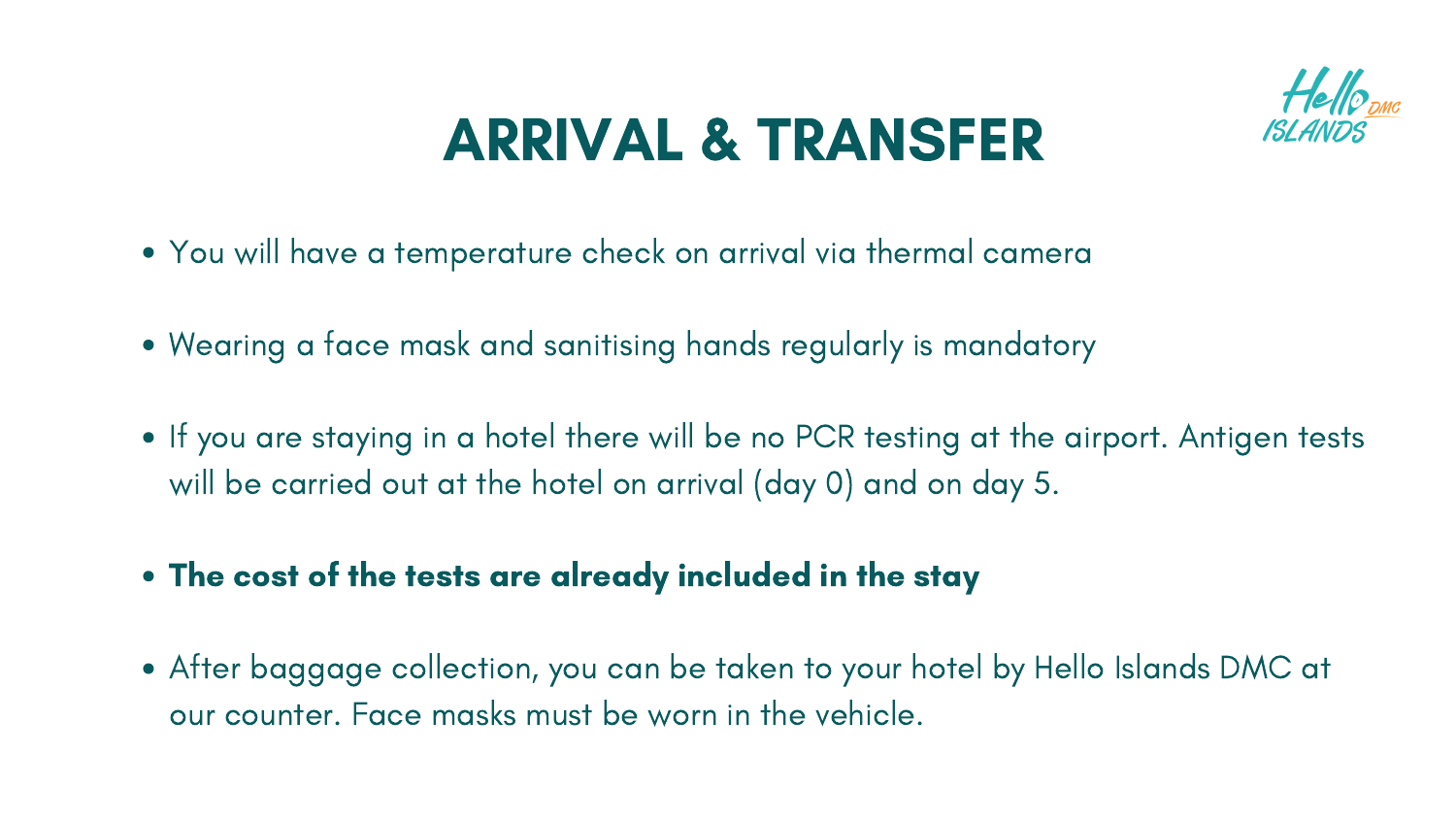- At arrival at your hotel, you will undergo an antigen test. The tests are applicable for adults, children and babies.
- When you receive a negative test result, you can freely move around the hotel premises, enjoy the hotel facilities and explore our beautiful island
- Depending on the length of your hotel stay, you will also have an antigen test on day 5.
- If the antigen test is positive, please see the procedures on next page.
- During your stay, you must observe preventive measures when moving around your hotel. You are allowed to remove your face mask on the beach, at the pool and when seated at a table or bar.
- Activities such as watersports, scuba diving and golf are allowed.
- The use of the spa, fitness rooms, kids' and teens' club and boutiques are allowed. Relax and enjoy your holiday!



## AT YOUR HOTEL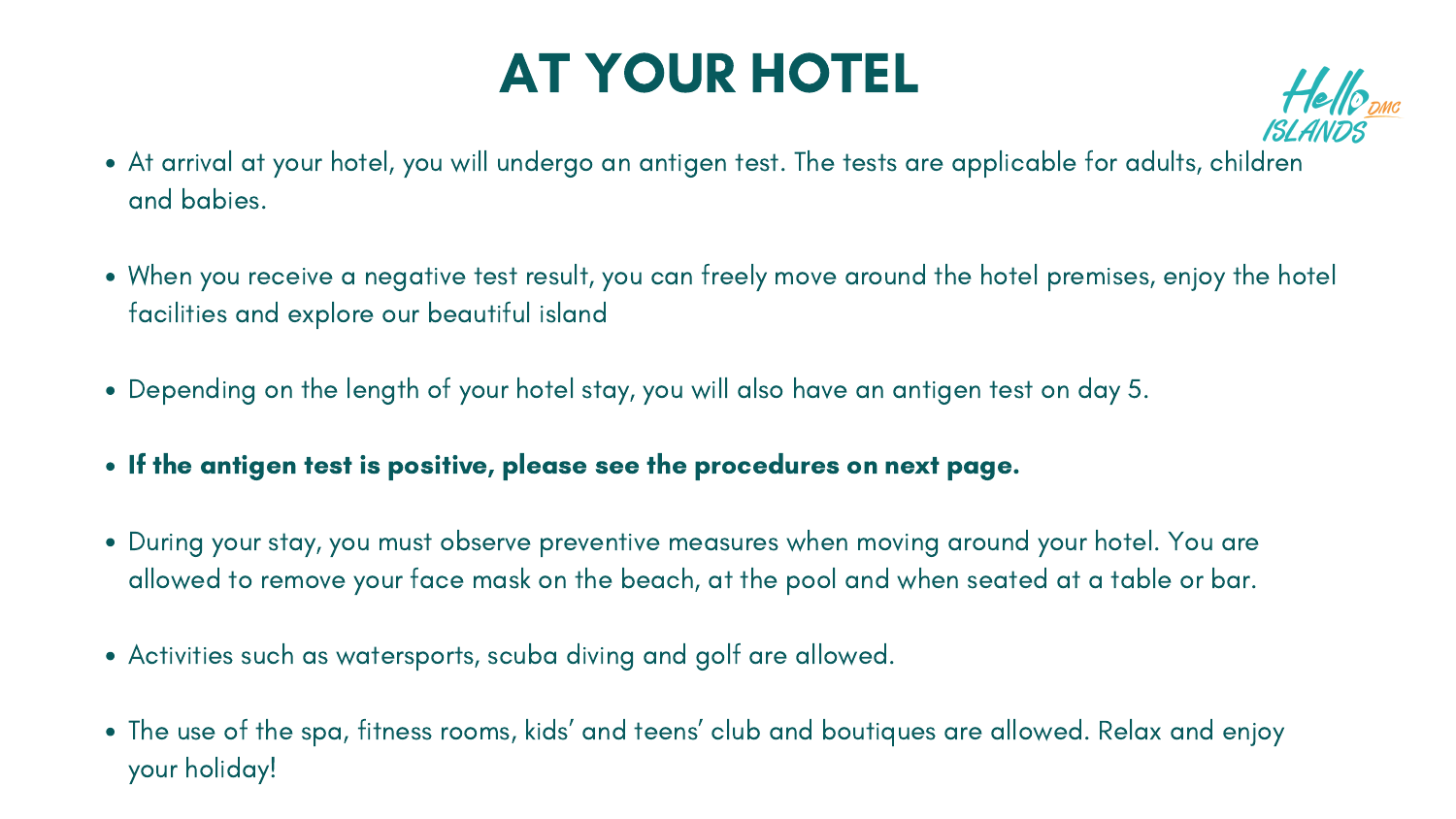- must stay in isolation in a designated room at the hotel until a PCR test is carried out by the Ministry of Health and the result is obtained.
- Quarantine-type room service will be provided during the waiting period.

# POSITIVE ANTIGEN TEST?

Any guest who has tested positive via an antigen test on day 0 or day 5:

Guests with a negative PCR test result may return to their room and be considered COVID-19 negative.



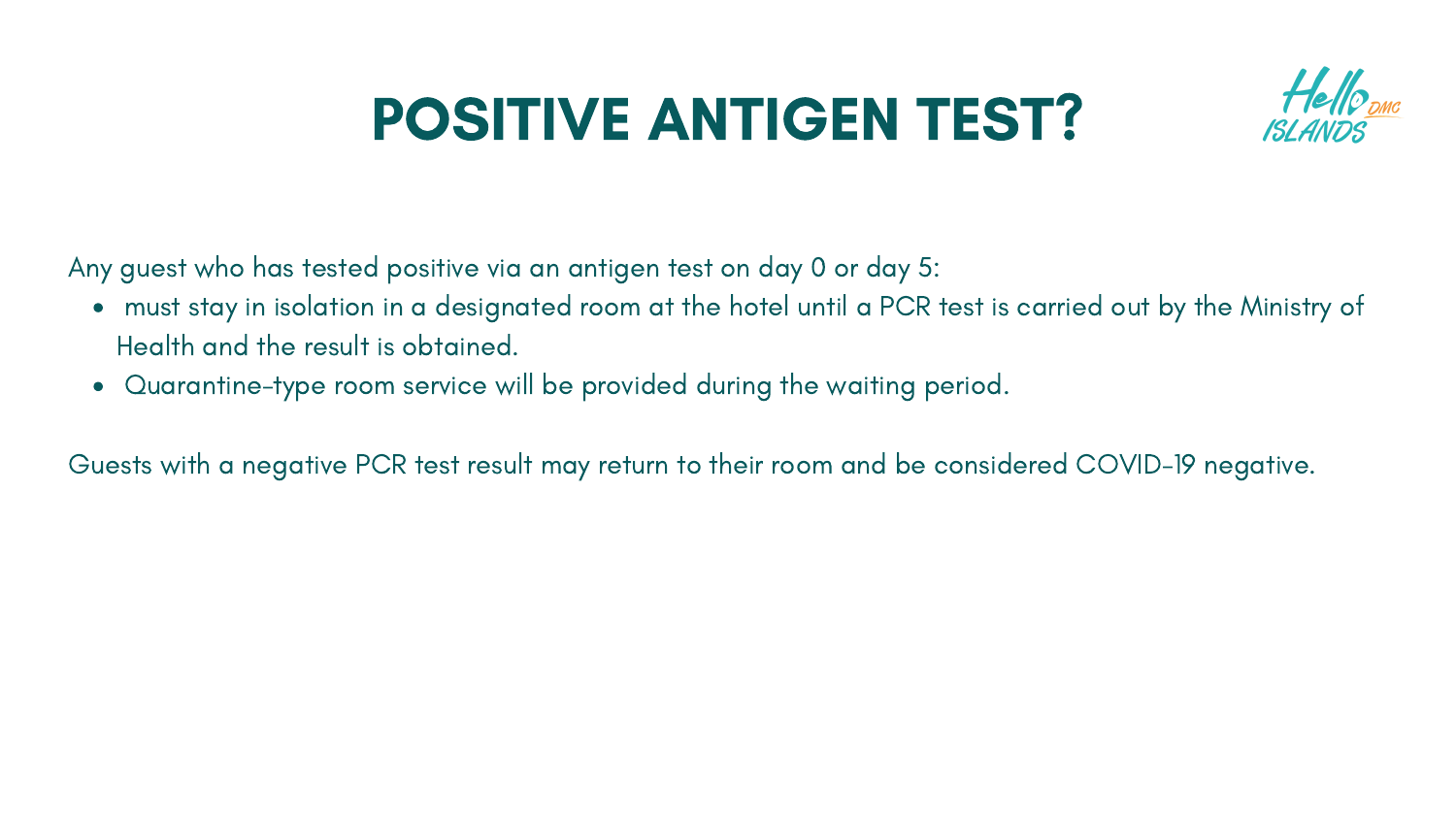# POSITIVE PCR TEST?

- If the test result is positive, the client must be transferred to the area of the hotel used for COVID-19 positive cases. The person in question must stay in isolation for 10 days without their family if he/she is asymptomatic.
- If after the initial 3-day period, the person tested positive for COVID-19 is symptomatic, 3 more days must be added to the self-isolation period after the symptoms have disappeared.
- If the COVID-19 positive person shows worrying clinical symptoms or has demonstrated a significant risk of developing a severe case on medical examination, he/she must be hospitalised in the public or private healthcare facility of his/her choice.
- Relatives accompanying a positive guest will have to self-isolate for 7 days in the separate designated part of the hotel, according to the quarantine protocols. They will have to undergo a PCR test after the 7-day period. If the test result is negative, they will be allowed to move freely around the hotel.
- Guests in self-isolation who wish to return to their home country during the quarantine period may be taken to the airport through a health corridor.



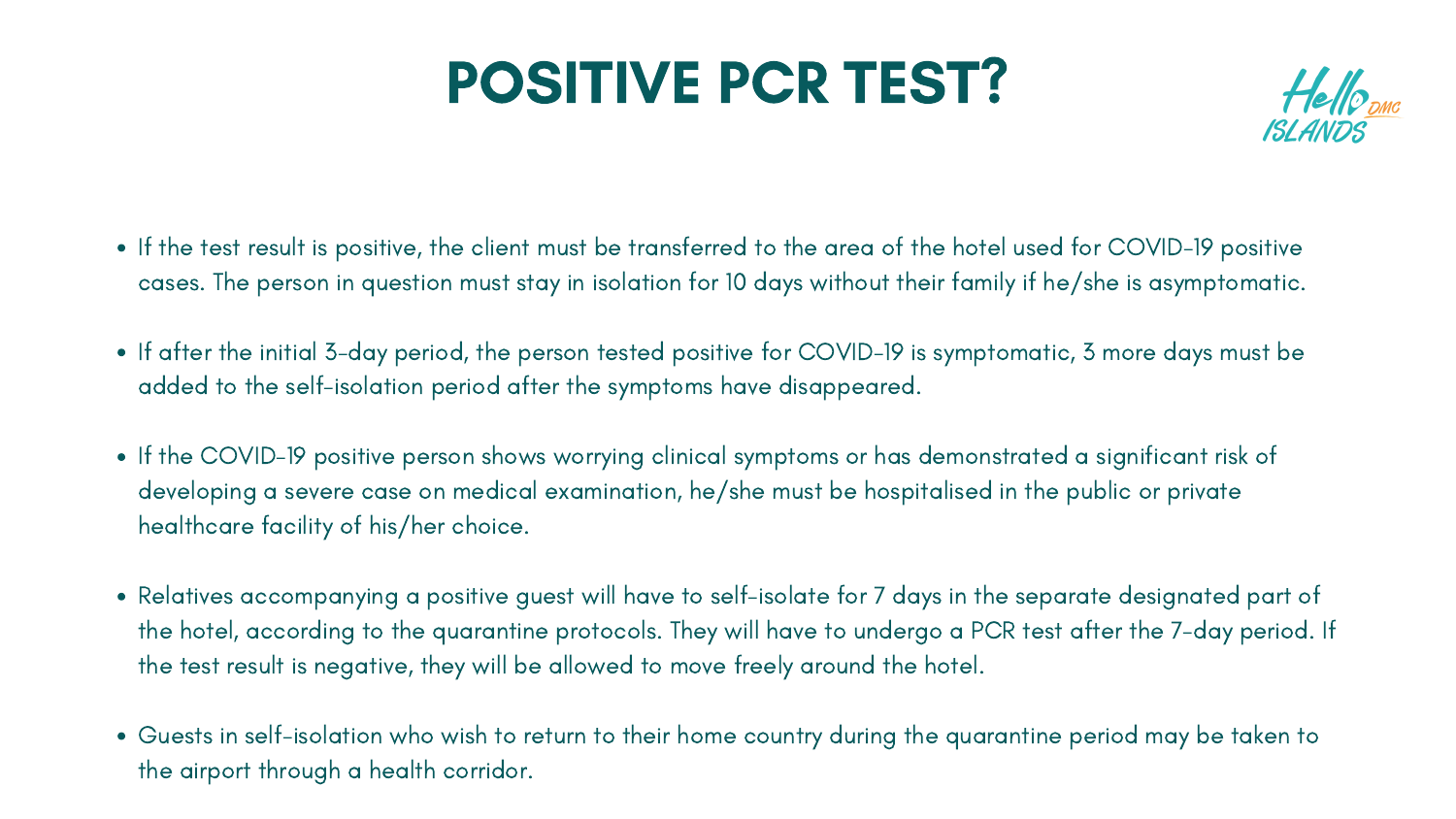Guests who must take a PCR test during their stay to be able to travel will have to bear the costs incurred.

- Directly with the hotel upon check-in OR
- Booked with their Island Host once at the destination



- 
- 

## DEPARTURE

Guests can organise their PCR Tests for departure: